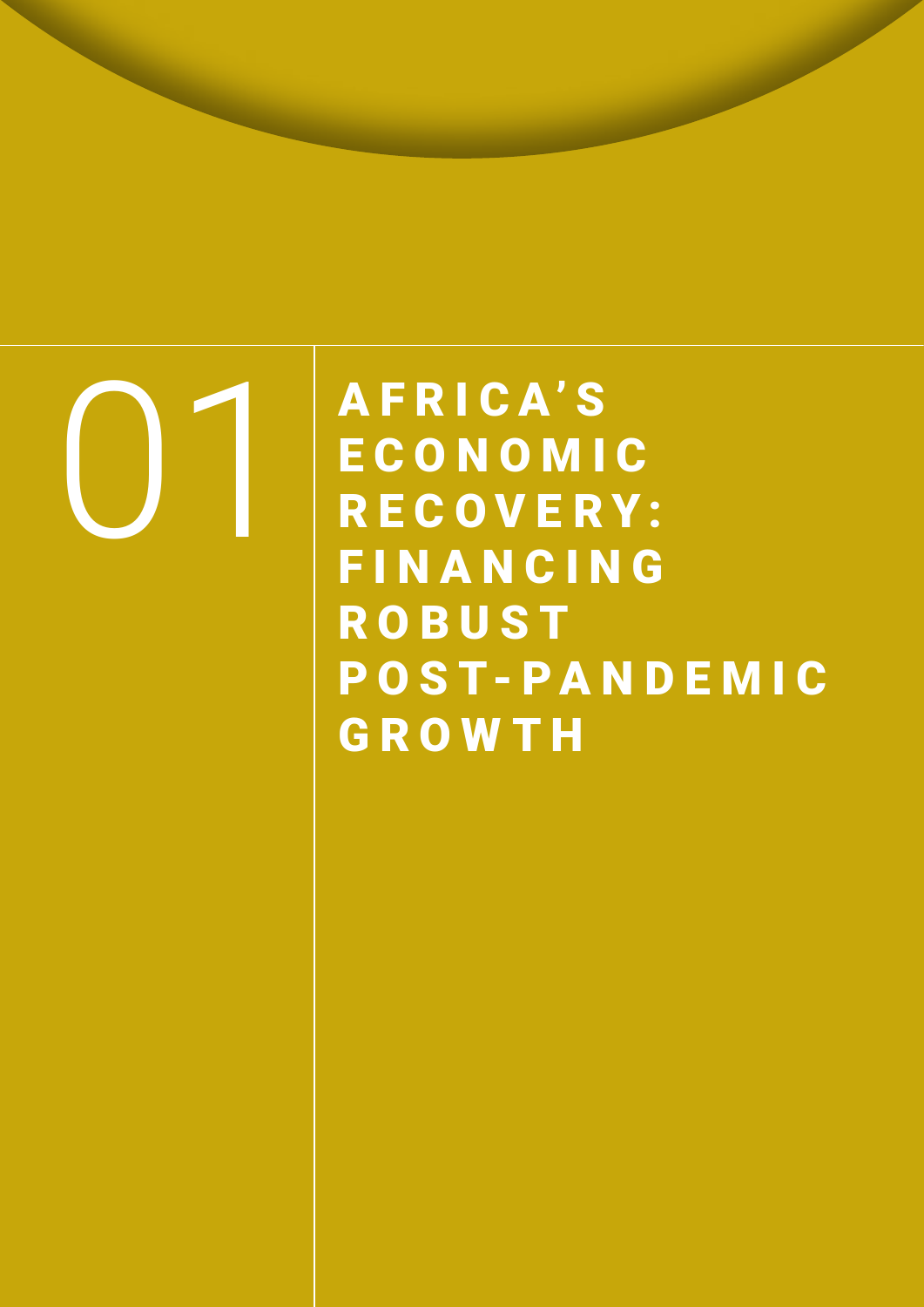## ESSAY

⁕ **Africa's pandemic recovery requires investments that build the foundation for the region's future \_\_\_\_\_\_\_\_\_\_\_\_\_\_\_\_\_\_\_\_\_\_\_\_\_\_\_\_\_\_\_\_\_\_ 8**

### VIEWPOINTS

| * Zambia's success will be Africa's success _                                                                                                                                                                                   | 12                              |
|---------------------------------------------------------------------------------------------------------------------------------------------------------------------------------------------------------------------------------|---------------------------------|
| * Africa's youth are already leading the way to economic success __ 14<br>* Investment in science and technology is key<br>* Addressing Zimbabwe's inflation:<br>The role of the digitalization of financial transactions _____ | 15                              |
|                                                                                                                                                                                                                                 |                                 |
|                                                                                                                                                                                                                                 | <b>*</b> Africa's latent assets |
| * Philanthropy plays a vital role in meeting development<br>challenges and mitigating crises in sub-Saharan Africa _                                                                                                            | 20                              |

## GOVERNANCE CALL-OUT

⁕ **Managing COVID-19 response public resources with accountability in Africa \_\_\_\_\_\_\_\_\_\_\_\_\_\_\_\_\_\_\_\_\_\_\_\_\_\_\_\_\_\_\_\_\_\_\_\_\_\_ 23**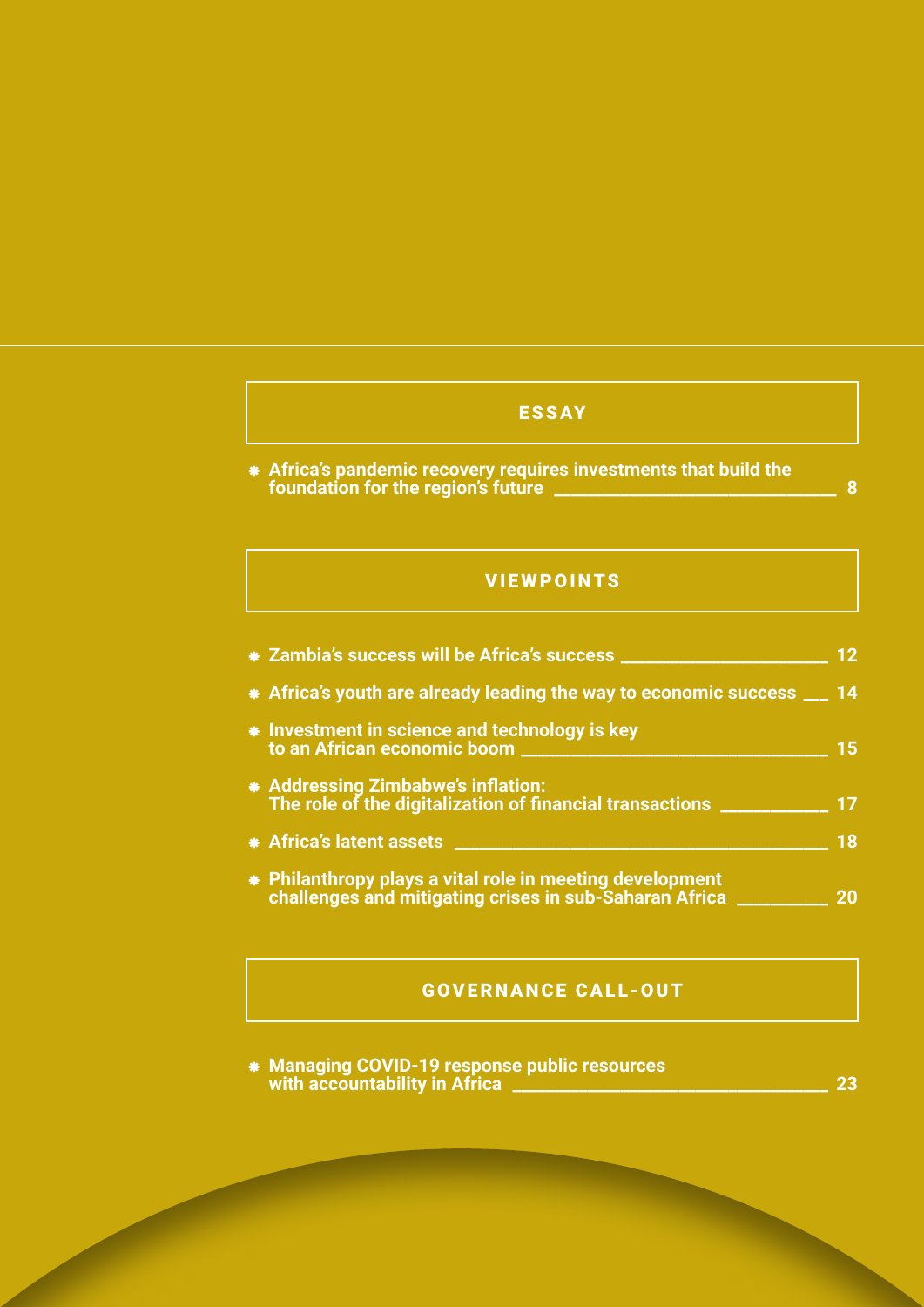# Africa's pandemic recovery requires investments that build the foundation for the region's future

#### MAKHTAR DIOP

Managing Director, International Finance Corporation (IFC)

@Diop\_IFC

Africa's future never looked brighter than it did during my time serving as the World Bank's vice president for Africa from 2012 through 2018. The continent was home to the world's fastest-growing economies—a growth fueled by high commodity prices. Free trade was becoming a reality with the rapid approach and realization of the African Continental Free Trade Agreement. Political instability was largely under control. And, even in the midst of an Ebola outbreak, the continent largely succeeded in containing the worst health and economic impacts of that virus.

Today, from my position as the managing director of the International Finance Corporation (IFC), I still see Africa's potential clearly—a global economic driver, digital innovation hub, and model for green, resilient infrastructure. But I am also concerned about Africa's future, especially for the young people coming of age in a time of great uncertainty. Conflict is on the rise, and the number of countries falling into instability is increasing. The impacts of climate change are worsening each year. And while COVID-19 has affected everyone, it has not affected everyone equally: This truth is especially salient for Africa, which saw decades worth of economic and social progress erased almost overnight.

Millions of people on the continent have already been pushed into poverty. Millions more are teetering on the brink. Africa's youth is Africa's biggest asset, but only if they have the opportunities and skills needed to build a better future.

If we do nothing, we risk losing them.

We cannot allow this to happen.

The path forward is clear: We must come together, as public and private actors, to ensure an inclusive, resilient recovery. We must unite around one shared and audacious goal: To create a more equitable and resilient world coming out of the pandemic than the one we had going into it.

As someone who has focused on the Africa region and broader development issues, both professionally and personally, I believe in this vision for our future. I especially believe in it for Africa. And I know private financing will play an essential role in getting us there.

Private sector investments have been critical to Africa's pandemic response. In the last fiscal year alone, IFC helped mobilize more than \$6 billion in investments that helped [develop vaccine manufacturers](https://pressroom.ifc.org/all/pages/PressDetail.aspx?ID=26468),<sup>1</sup> boost financing access for [small businesses](https://pressroom.ifc.org/all/pages/PressDetail.aspx?ID=26352),<sup>2</sup> support regional trade, and fund green and digital projects on the continent. These efforts saved lives and jobs during the height of the crisis.

But much more will be needed in the months and years ahead. The pandemic exposed and exacerbated existing vulnerabilities in many countries' physical and social infrastructures. Addressing these vulnerabilities will be key to ensuring no one is left behind as we move from response to recovery. Moreover, it will also safeguard against future global crises that could otherwise derail hard-fought development gains.

1 "IFC, Proparco, DEG and DFC Support South African COVID-19 Vaccine Maker, Aspen." International Finance Corporation, 2021.

2 "Africa: IFC Announces \$2 billion Investment in SMEs and Trade to Support Recovery from COVID-19." International Finance Corporation, 2021.

We must unite around one shared and audacious goal: To create a more equitable and resilient world coming out of the pandemic than the one we had going into it.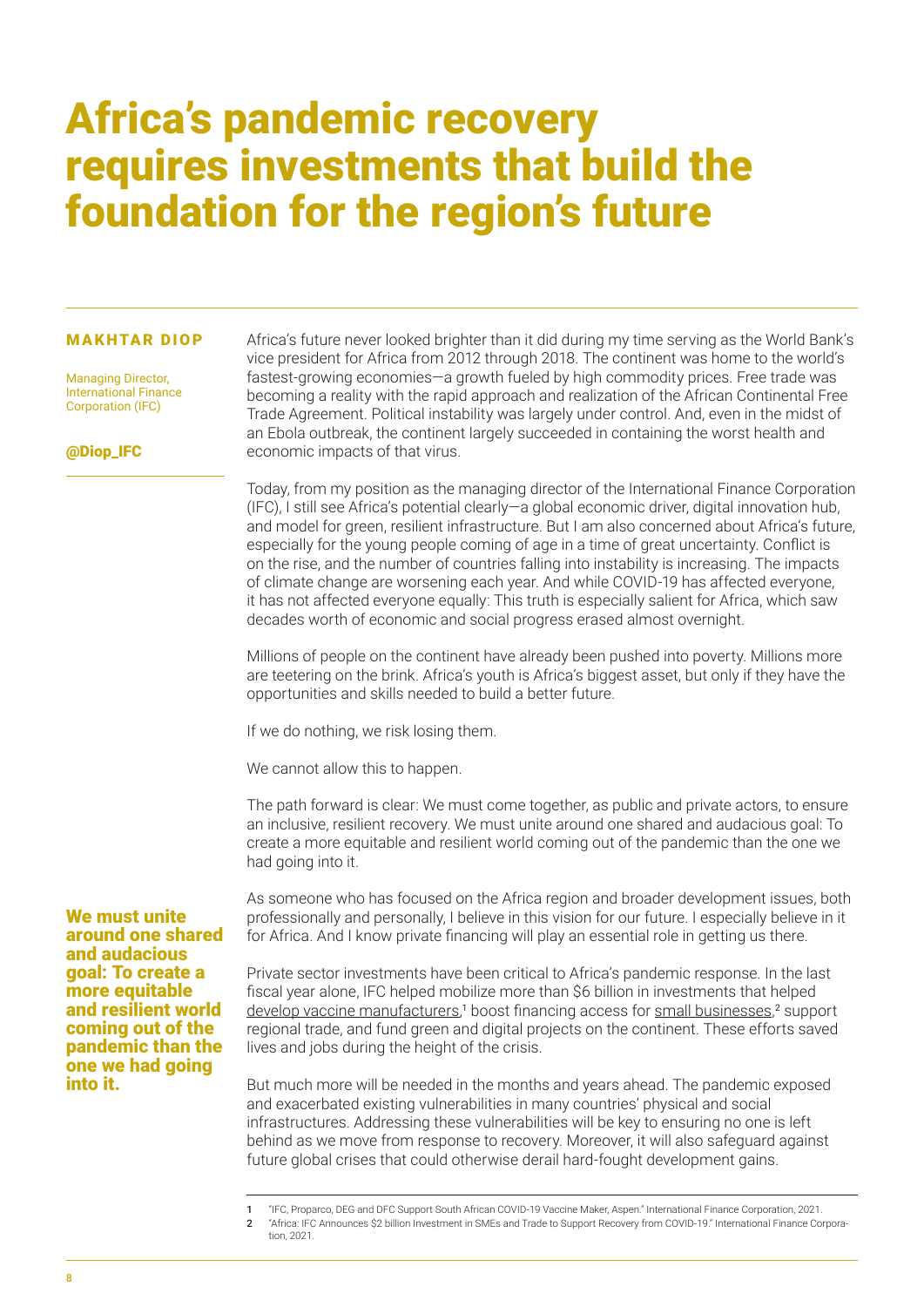A few issues in particular require our urgent attention.

First, a healthy and resilient economy relies on healthy and resilient people, which vaccines help to support. While important progress is being made in this space in response to COVID-19, there are larger gaps in Africa's immunization coverage that still need to be filled. Consider this: Almost 10 million African children each year do not receive the final dose of the diphtheria, tetanus, and pertussis (DTP) vaccine.

We need more partnerships between the private and public sectors that can help reduce the continent's reliance on vaccine imports. Increasing regional production will support more affordable and widely available vaccines—saving lives and protecting Africa's valuable human capital. (For more on strategies for increasing vaccine manufacturing in the region, see the viewpoint on page 39.)

The pandemic demonstrated that digital access is no longer a luxury reserved for a privileged few, but a necessity for all.

Second, we all know that trade is the lifeblood of any economy—but a lack of trade finance is holding Africa back from reaching its full economic potential. The continent's trade finance gap was more than \$80 billion before COVID-19, and it is certainly larger today. This gap makes it harder for goods to move across borders and for businesses to innovate, create jobs, and drive economic growth.

Development finance institutions like IFC have an important role to play in increasing the availability of trade financing in Africa. But these commitments must be supported by both the public and private sectors to ensure that demand is being met and money keeps flowing.

Third, the pandemic demonstrated that digital access is no longer a luxury reserved for a privileged few, but a necessity for all. The next "Bill Gates" may very well come from Africa—but only if we close the digital divide.

#### FIGURE 1.1. THE PANDEMIC WILL NOT DETER SUB-SAHARAN AFRICA'S LONG-RUN GROWTH PATH *In 2020, sub-Saharan Africa suffered the weakest contraction of any world region (-1.9 percent reduction in GDP). Its recovery is projected to be robust, averaging an annual growth rate of 4.0 percent from 2022 to 2024, suggesting that the region will maintain its pre-pandemic growth path.*



SOURCE: World Economic Outlook, International Monetary Fund. June 2021.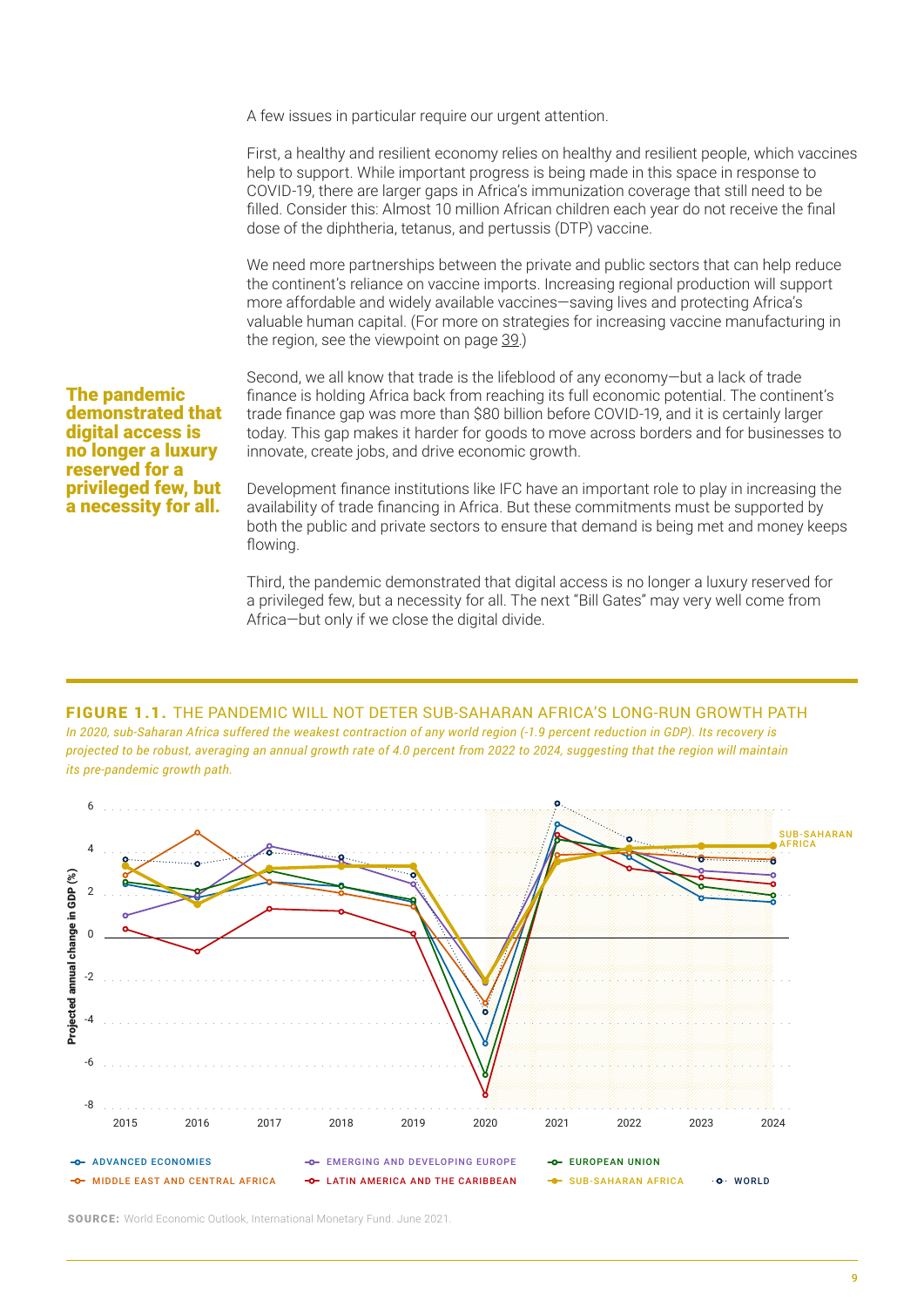#### FIGURE 1.2. HOW SHOULD YOUR COUNTRY FINANCE ITS DEVELOPMENT?

*Africans strongly believe that they should rely on their own resources to finance their development: In fact, nearly two-thirds of those surveyed by Afrobarometer across 34 countries prefer using domestic resources over external resources.* 



#### FINANCE DEVELOPMENT FROM OWN RESOURCES NEUTRAL USE EXTERNAL RESOURCES

NOTE: Respondents were asked: Which of the following statements is closest to your view?

Statement 1: It is important that as an independent nation, we finance development from our own resources,

even if it means paying more taxes.

Statement 2: We should use external loans for the development of the country, even if it increases our indebtedness to foreign countries and institutions.

SOURCE: Afrobarometer. (2021). Public Attitude Surveys. Afrobarometer.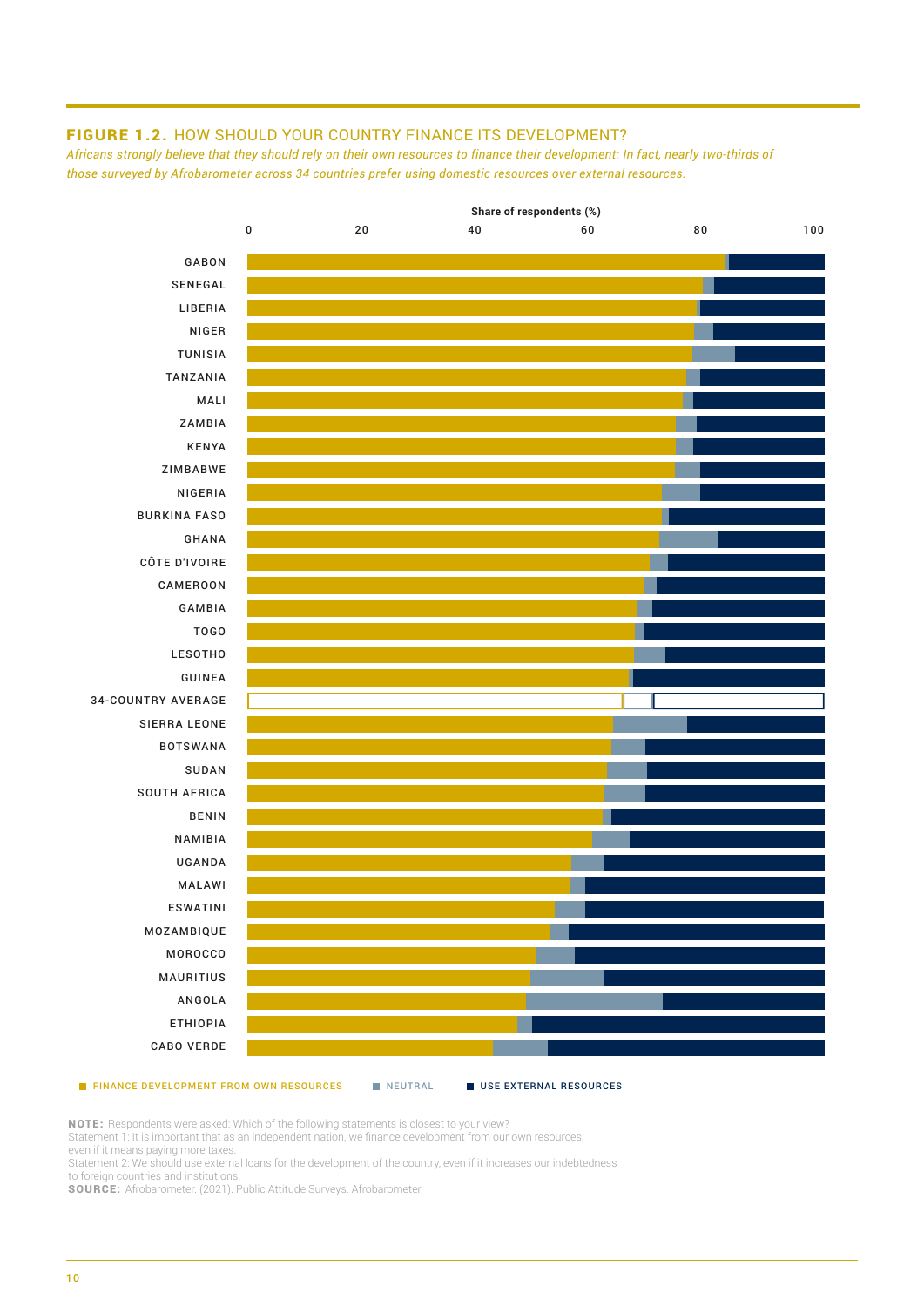Creating secure, reliable digital infrastructure is an urgent priority for the continent and harnessing the power of the private sector is the fastest and most effective way to accomplish it. Universal and affordable broadband access is within reach for Africa, but we must act with intention and coordination to seize it.

Finally, and perhaps most importantly, private sector financing will be essential to addressing both climate change and Africa's growing energy needs. We cannot forget that 578 million people in Africa still lack energy access—cutting them off from educational opportunities and the entire digital economy.

Electrifying Africa is not up for debate. It needs to happen, and it needs to happen as quickly as possible. But how it happens is just as important. By supporting blended financing options, creating a pipeline of bankable projects, and embracing innovative mitigation and adaptation solutions, we can get power to every household in every country—sustainably.

We find ourselves at a once-in-a-generation moment of possibility. We have the chance to create a better, greener, and more inclusive future for Africa. That vision is within reach. But we will only be able to seize it by prioritizing long-term investments over short-term fixes. Building infrastructure, lifting up small businesses, nurturing people—these are the investments that pay off for generations to come. They are the investments that will build the foundation for Africa's future.

#### FIGURE 1.3. CAPITAL INFLOWS TO SUB-SAHARAN AFRICA SHOW SIGNS OF RECOVERY

*Throughout the pandemic, official development assistance (ODA) remained the most significant source of capital entering sub-Saharan Africa.*  Like ODA, foreign direct investment (FDI) increased in 2020, led in part by an uptick in mergers and acquisitions. Remittances to the region fell *primarily due to a 28 percent decrease in Nigeria, the region's primary recipient of remittances. All sources of capital inflows showed signs of recovery in late 2020 or early 2021.*



NOTE: Values for 2021 are estimates. The data underlying the figure are smoothed using three-year averages SOURCE: Knomad. (2021). "Recovery: COVID-19 crisis through a migration lens." Migration and Development Brief 35. World Bank Group.

Building infrastructure, lifting up small businesses, nurturing people these are the investments that pay off for generations to come.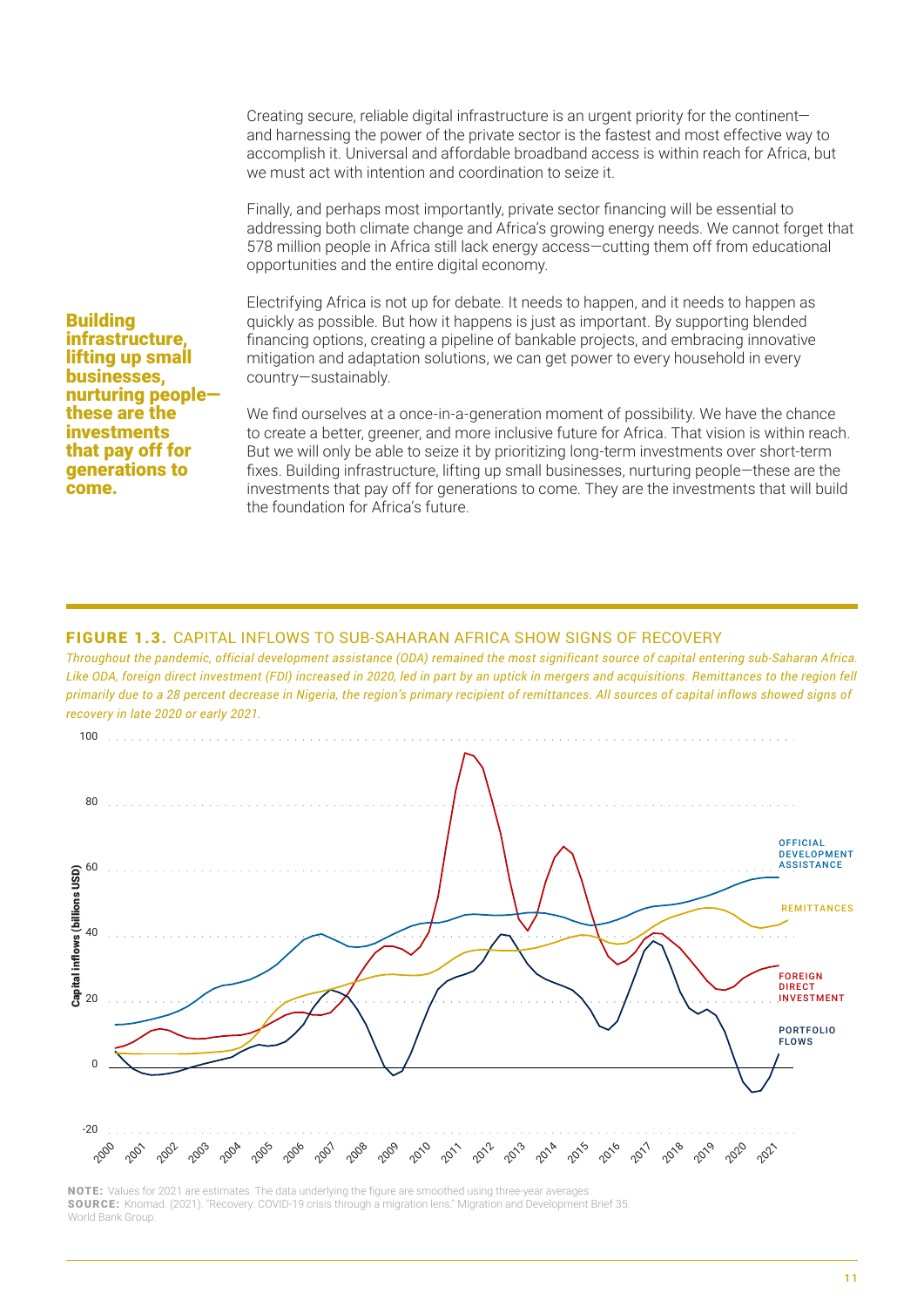## Zambia's success will be Africa's success

#### H.E. H AKAINDE HICHILEMA

President of the Republic of Zambia

#### @HHichilema

The year 2021 has been a landmark year for Zambia. Two important events occurred. The passing of the first president of independent Zambia, Dr. Kenneth Kaunda, was mourned in June. Then, in the election in August 2021, the people of Zambia voted decisively for change.

I mention the passing of Dr. Kaunda because Zambia has strong roots. He was a person who sought to serve ordinary Zambians and, even if some of the policy decisions his party made did not have optimal outcomes, his intention was to place ordinary Zambians at the center of the country's development.

Sadly, Zambia has not lived up to its promise. Over the last decade, we have witnessed the erosion of our economy and the corruption of our politics. As a consequence, our debt has risen to unsustainable levels, reducing the country's capacity to invest in productive areas of our economy and its ability to address the gaps in health care, education, and other social services.

Our national budget has been overwhelmed by debt servicing, emoluments, and consumption, when there should have been greater room for investment and growth. The scourge of corruption has eroded our much-needed resources including the debt itself, robbing us further of the opportunity for growth. This slide towards debt, disaster, and dependency set our country on a bleak course.

Fortunately, the people of Zambia that decided to change direction and the election notably under difficult COVID-19 conditions—saw a change of government and the opportunity for a new beginning.

It was our third peaceful, democratic transfer of leadership since the advent of multi-party democracy three decades ago. It was an African success. Notably, Zambia's transition is an example of Africa's success in addressing its own challenges: The African Union played an instrumental role in ensuring our smooth transfer of power.

This transition also sends a clear message that Africa embraces the right to democratic choice. It comes after the historic stand taken by the courts in our neighbor, Malawi, where a rigged election outcome was rejected, and new elections were successfully held in 2019.

In both these cases, it was Africans who held the election, contested it, and adjudicated on its fairness. We can say with pride that Africans own democracy on the continent.

The road ahead will not be without challenges but, with a clear vision and plan, and with relentless determination, we will deliver on the aspirations of our people.

My administration's focus over the next five years will be on restoring macroeconomic stability and promoting the growth of the economy.

We will pay special attention to lowering the fiscal deficit, reducing public debt, and restoring social and market confidence. We will also promote national unity and good governance by strictly adhering to the rule of the law and democratic accountability.

Our priority is a simple one: We must find a way to include the jobless youth in our economy. In order to do that, we need to build our economy by encouraging new investment and giving our young people the skills they need to participate fully in the economy.

Notably, Zambia's transition is an example of Africa's success in addressing its own challenges: The African Union played an instrumental role in ensuring our smooth transfer of power.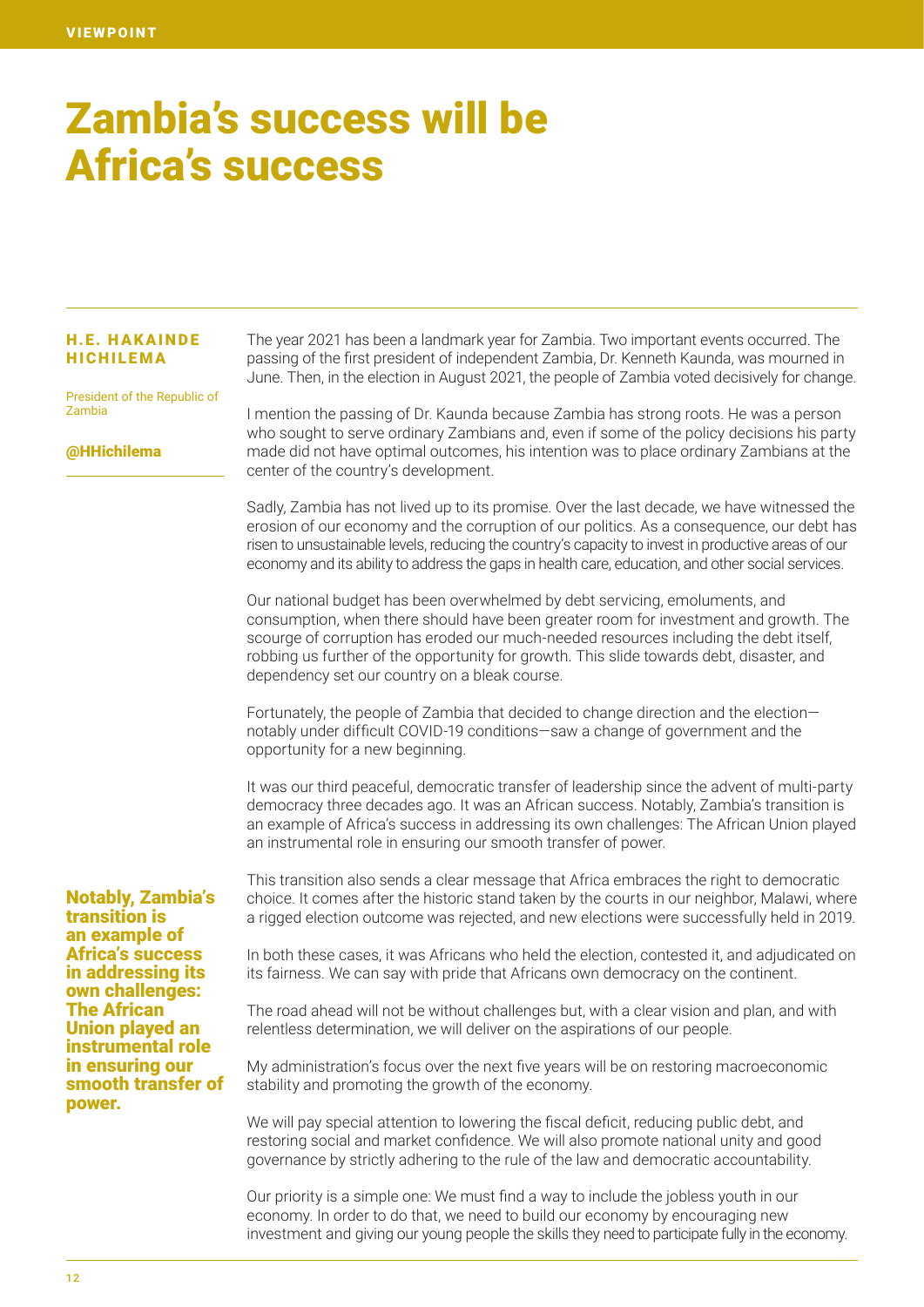Growing the economy requires agile thinking that uses all the levers at our disposal. We must urgently attend to restoring our mining sector to its rightful place as a leading global producer of copper by ensuring regulatory fairness and attending to obstacles that stand in the way of new investment. We must strive to increase the production of copper and other minerals so that Zambia can reclaim its place as one of Africa's leading mining countries.

We need to make Zambia a preferred investment destination by cutting red tape and reducing policy uncertainty which cause investors to hesitate.

Our priority is a simple one: We must find a way to include the jobless youth in our economy.

We must encourage the growth of new businesses. We need 1,000—perhaps even 10,000—entrepreneurs to bloom, igniting our small business sector as a key employer and source of innovation and growth.

To do this, we must make it easier for small businesses to gain access to capital. Government must understand the challenges that entrepreneurs and investors face, and do its part to welcome investment, growth, and innovation.

None of this will happen without clean and purposeful governance. The institutions mandated to investigate and prosecute will be given unfettered autonomy to act without fear or favor and without political bias. Malpractice and mismanagement must be rooted out.

From the election to economic recovery, Zambia's success will, in this way, be Africa's success.

#### FIGURE 1.4. ROLE OF DOMESTIC BONDS AND EUROBONDS IN GOVERNMENT DEBT, SUB-SAHARAN AFRICA

*Eurobonds in sub-Saharan Africa exploded in popularity in the aftermath of the Great Recession, growing from just 5 percent of bond issuance in 2010 to nearly 75 percent in 2018. During the pandemic, however, eurobond issuance declined rapidly, and Africa instead turned to domestic bonds to finance stimulus packages and economic recovery.*



NOTE: Eurobonds include bonds denominated in dollars, euros, or British pounds. SOURCE: Bloomberg. (2021). Sovereign bond holdings data. Bloomberg terminal. IMF. (2021). "World Economic Outlook 2021." International Monetary Fund.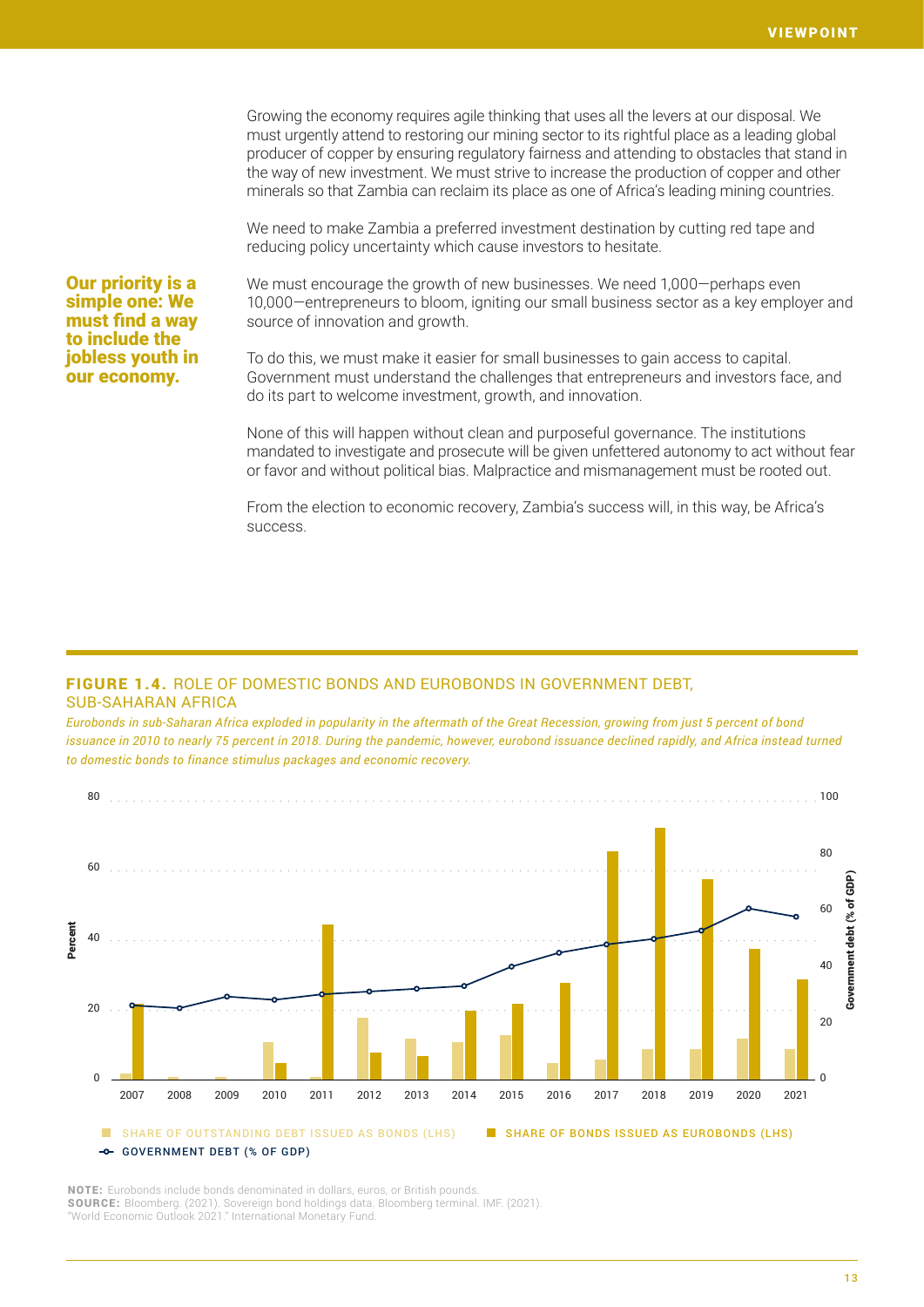## Africa's youth are already leading the way to economic success

#### IFEYINWA UGOCHUKWU

CEO, The Tony Elumelu Foundation

#### @IfeyinwaUgo

With Africa's ever-increasing youth population [projected to double by 2050](https://www.citiesalliance.org/newsroom/news/cities-alliance-news/%C2%A0burgeoning-africa-youth-population-potential-or-challenge%C2%A0#:~:text=Almost%2060%25%20of%20Africa),<sup>1</sup> the need for innovative and sustainable ways to support youth employment only continues to grow in importance. While the challenge is daunting, it also has inspired so many of Africa's creative and diligent young people to take charge of their own futures, coming up with innovative solutions to keep themselves employed and actively engaged. Consequently, training young people in entrepreneurship—how to create, run, and manage businesses so that their creativity and efforts will bear fruit is central not only for improving individual lives, but for bolstering the entire region's economic gains.

As evidenced by [the Tony Elumelu Foundation Entrepreneurship Programme,](https://www.tonyelumelufoundation.org/tef-entrepreneurship-programme)<sup>2</sup> African youth continue to show that they are innovative, creative, and diligent in seeing their ideas come to life. With adequate support, young entrepreneurs will create jobs, provide value, and innovate—which our continent desperately needs.

Young people are equipping themselves with skills beyond the classroom while being exposed to new and different career paths; this presents an opportunity to transform the continent in the catalytic ways. Platforms such as [TEFConnect—](https://tefconnect.com/)our proprietary digital marketplace for African entrepreneurs—is one of such tools serving this purpose. With continued expansion, more young Africans will be able to access opportunities, learn, and explore intra-regional opportunities.

Promising sectors such as financial services and the tech ecosystem remind us of the many young African entrepreneurs creating transformative solutions and continuing to be innovative within these sectors and beyond.

Promising sectors such as financial services and the tech ecosystem remind us of the many young African entrepreneurs creating transformative solutions and continuing to be innovative within these sectors and beyond. To accomplish all of these, challenges of irregular policy regulation, access to power and electricity, as well as in improving the logistics supply chain must be addressed.

The future is indeed bright: With the digital advancements of the last decade, the proliferation of digital technology and skills has drastically improved the lives of young people and offered unprecedented access to opportunities once hard to reach. The effects of the COVID-19 pandemic have shocked the continent, and building resilient businesses that can withstand uncertainties is a crucial way to support African youth. Moreover, the establishment of the African Continental Free Trade Area presents an opportunity to solve these issues and to improve entrepreneurship on the continent in a catalytic way. By building and streamlining business registration, operation, and regulatory processes, the future of entrepreneurship on the continent can be sustainable, efficient, and monumental.

1 Kariba, F. "The Burgeoning Africa Youth Population: Potential or Challenge?". Cities Alliance. 2020.

2 "The Tony Elumelu Foundation Entrepreneurship Programme." The Tony Elumelu Foundation, 2022.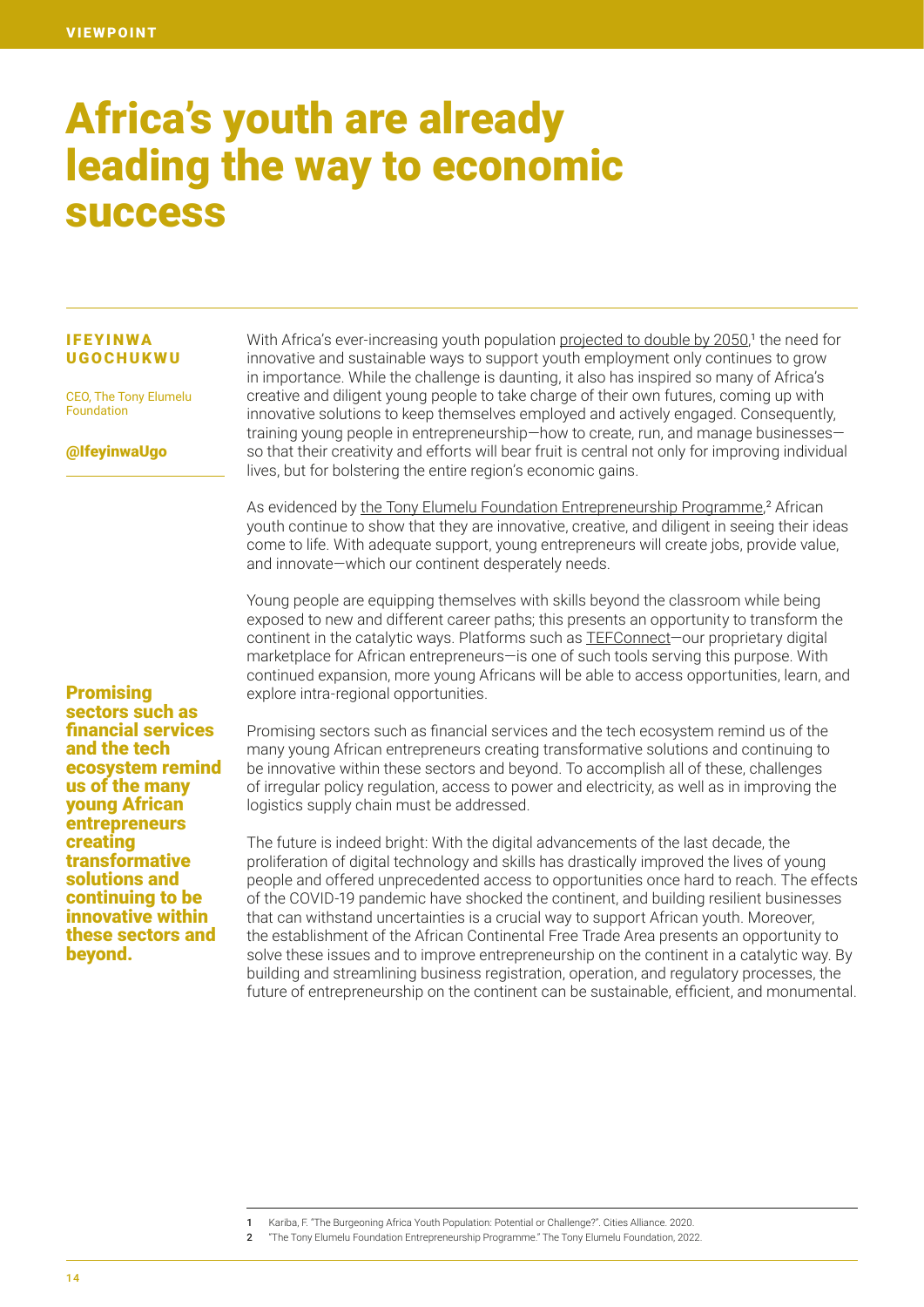## Investment in science and technology is key to an African economic boom

#### AMEENAH GURIB-FAKIM

Former President, Republic of Mauritius

Distinguished Advisor, Global Network for Africa's **Prosperity** 

#### @aguribfakim

#### LANDRY SIGNÉ

Senior Fellow, Africa Growth Initiative, Global Economy and Development, Brookings Institution

Professor and Managing Director, Thunderbird School of Global Management

@landrysigne

The African continent represents 20 percent of the earth's surface and is home to 1.3 billion people—likely reaching 2.53 billion people by 2050. It boasts 60 percent of the world's arable lands, large swathes of forests, 30 percent of the world's reserve of minerals, and the youngest population of any continent. Yet, despite these riches, it produces only 3 percent of global GDP, accounts for less than 3 percent of international trade (mainly primary commodities and natural resources), and shoulders 25 percent of the global disease burden. The picture is particularly bleak when it comes to research and innovation: Africa contributes just 2 percent of world research output, accounts for only [1.3 percent of research spending](https://www.weforum.org/agenda/2017/05/scientists-are-the-key-to-africas-future/) and produces 0.1 percent of all patents.<sup>1</sup>

How can a continent that has fueled the world's industrial revolutions, that helped drive the dominance of the mobile phone industry, and whose large store of rare earth minerals are integral to the global green energy transition tolerate such dismal statistics?

A lack of investment in science and technology has undermined Africa's economic transformation at both the structural level (the shift of workers and resources from low- to higher-productivity sectors) and the sectoral level (the growth of productivity within sectors). This lack of investment has had far-reaching consequences: Without the economic and scientific infrastructure necessary for innovation, the continent has continued to rely on the colonial development model of resource extraction, which is both unsustainable and largely responsible for its debilitating poverty and aid dependency. These challenges have been compounded by economic fragmentation, as smaller markets constrain the long-term investments and patient capital that would foster innovation and drive technology transfer in the context of globalization.

The silver lining is that there is potential here with growing recognition by policymakers of the role that science and technology can play in achieving national development goals and transforming Africa's economic growth story. Moreover, given the positive correlation between [growth and environments that beget competition](https://doi.org/10.1787/9789264304604-10-en) and innovation, competitiveness must be fostered.<sup>2</sup>,<sup>3</sup>

Thus, African countries must create an enabling environment through pro-innovation, pro-science, and pro-technology policies dedicated to overcoming barriers related to regulation, corruption, and investment, while enabling private-sector innovation, adaptation, and adoption. At the same time, African governments must also invest in creating an ecosystem that facilitates investment in science and technology in a way that will not just accelerate discovery but allow innovations to enter the marketplace more quickly.

Bridging the skills deficiency gap in science, technology, and innovation is vital to unlocking Africa's potential and accelerating economic growth and prosperity. The best-trained, most talented researchers gravitate to environments where their work is leveraged by modern equipment, reliable utilities, and sufficient funding for supplies—and, perhaps most critically, where they can benefit from the presence of other talented people. Thus, the tide of Africa's brain drain must be reversed by creating a world-class education

<sup>1</sup> Kariuki, T., and Kay, S. (2017). There are not enough scientists in Africa. How can we turn this around? World Economic Forum. 2 OECD. (2019). *Measuring external factors influencing innovation in firms* in Oslo Manual 2018: Guidelines for Collecting, Reporting and Using Data on Innovation, 4th Edition, OECD Publishing, Paris.

<sup>3</sup> Notably, Mauritius, Tunisia, South Africa, Botswana, Egypt, and Morocco consistently rank among the top 12 Africa countries in the most recent editions of the Global Innovation Index, the Global Competitiveness Report, and the Human Development Index.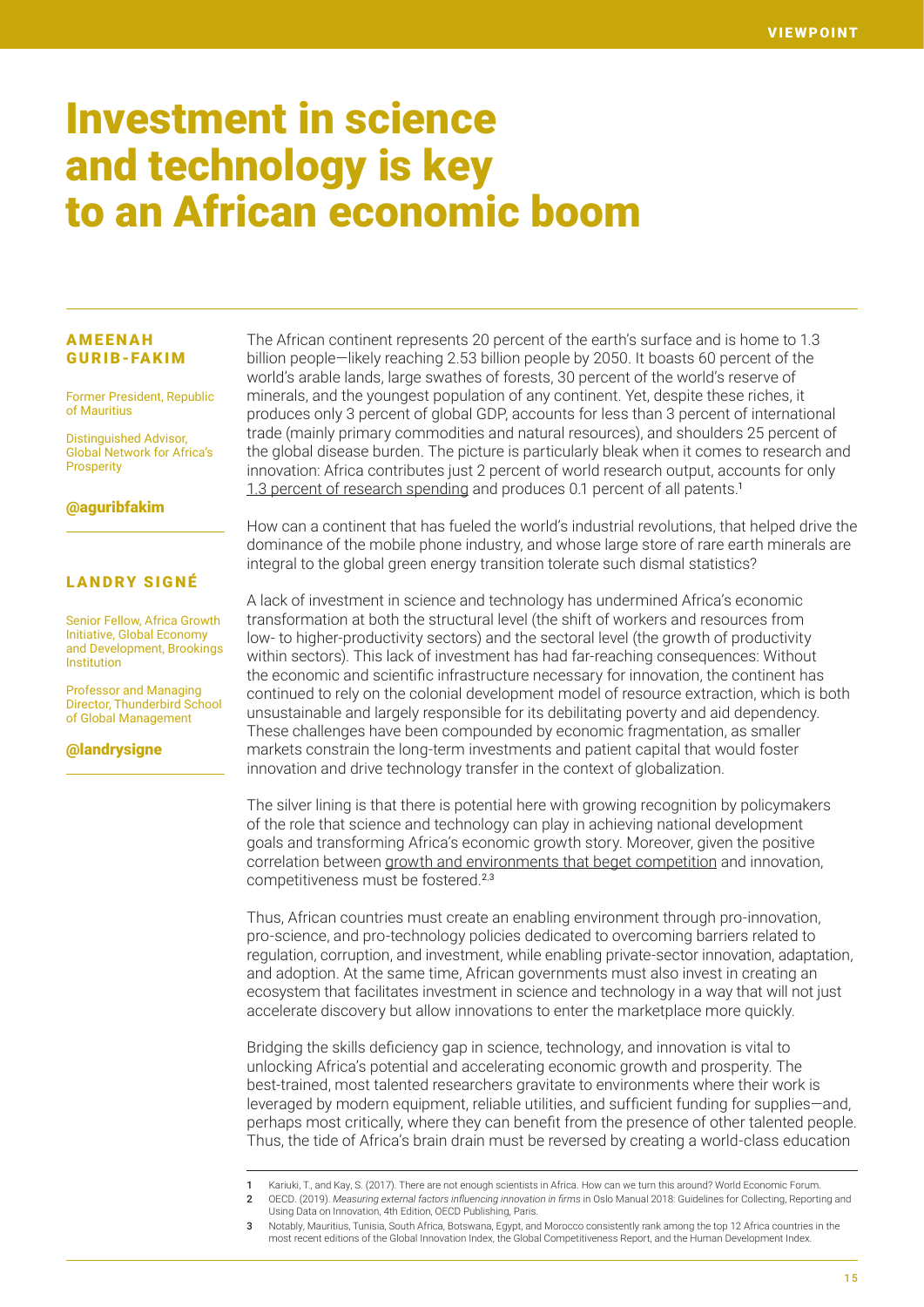The tide of Africa's brain drain must be reversed by creating a worldclass education and research infrastructure that will keep the best minds on the continent and attract new ones.

and research infrastructure that will keep the best minds on the continent and attract new ones. Already, South Africa leads the way here, with a robust research system comprised of excellent universities and science facilities that allow it to be a full-fledged contributor to the global scientific community and an integral participant in international collaborations.<sup>4</sup>

As human talent is developed across the continent, investment in research, science, and innovation will increase dramatically across various sectors, including manufacturing, which will be a significant factor in helping Africa realize its development potential and narrow its income and welfare gaps. In fact, business-to-business spending in manufacturing in [Africa is projected to reach \\$1 trillion by 2050](https://www.brookings.edu/book/unlocking-africas-business-potential/)<sup>5</sup>-a trend that creates a massive opportunity for the continent's overall growth.<sup>6</sup>

Creating an ecosystem where scientific culture can be central to economic transformation and policymaking decisions is a long-term investment that must not be at the mercy of either political or business cycles. Success will require effective tripartite (public-privateacademia) collaborations and partnerships that will need to be sustained over time. If Africa can do this in the era of the African Continental Free Trade Area, the benefits of science, technology, and innovation can be marshaled for greater economic, social, and environmental sustainability, both on the continent and beyond.

#### FIGURE 1.5. NET M&A IN AFRICA INCREASED NOTABLY IN ICT AND PHARMACEUTICALS IN 2020

*Mergers and acquisitions (M&A) are often countercyclical, serving as a source of capital inflow in emerging markets when other types of equity leave. A positive M&A value indicates that investors, whether in Africa or outside Africa, are taking a special interest in African companies. In sub-Saharan Africa, the value of M&A transactions increased significantly in 2020, particularly in the information and communications and pharmaceutical sectors.*



SOURCE: UNCTAD. (2021). "World Investment Report 2021." United Nations Conference on Trade and Investment.

- 4 Indeed, South African scholars continue to play a key role in detecting and sharing information about emerging COVID-19 variants.
- 5 Signé, L. (2020). *Unlocking Africa's business potential: Trends, opportunities, risks, and strategies*. Brookings Institution Press.
- 6 In particular, for countries such as South Africa, Egypt, and Nigeria (all regional outperformers on the Global Manufacturing Competitiveness Index) and rising players such as Ethiopia, Morocco, Rwanda, and others that have recently adopted promising policies for boosting manufacturing and industrial development.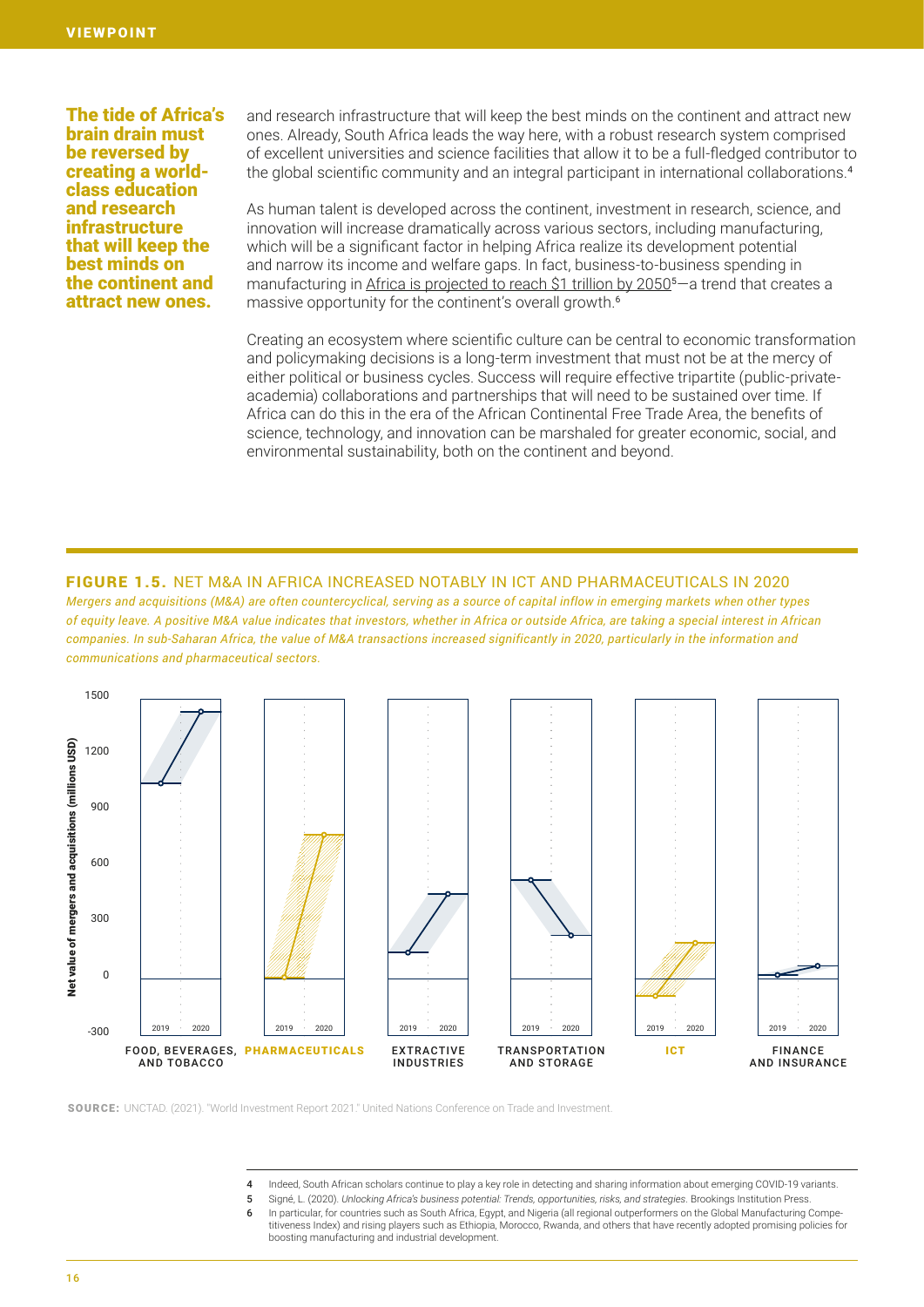## Addressing Zimbabwe's inflation: The role of the digitalization of financial transactions

#### MTHULI NCUBE

Minister of Finance and Economic Development, Republic of Zimbabwe

When I was sworn in as Zimbabwe's minister of finance and economic development in September 2018, our economy was characterized by sustained fiscal imbalances, financial sector vulnerabilities, and cash shortages. Since 2013, the Government had been incurring budget deficits as high as 12.9 percent in 2017, up from 1.3 percent of GDP in 2013. As a result, I immediately introduced a set of economic and structural reforms to stabilize the economy.

@MthuliNcube

Indeed, through a combination of fiscal consolidation and widening of the tax base, we were able to turn these perpetual deficits into surpluses during the periods 2019 and 2020, setting the stage for stability.

More specifically, after years of hyperinflation, the country officially dropped the Zimbabwean dollar in 2015 and introduced a temporary multi-currency platform, which ended up bringing confusion into the system. In 2019, we introduced a new Zimbabwe Dollar as the domestic currency alongside a foreign exchange foreign currency auction system in 2020 to improve transparency in the foreign currency market and facilitate the discovery of a market-based exchange rate.

Consequently, prices of goods and services have stabilized, with annual inflation dropping from a peak of 761 percent in August 2020 to 50 percent in August 2021 and is expected to close the year within the range of 45 percent to 55 percent. While the system has secured relative price stability, we will continue to monitor the system to ensure it achieves the twin objectives of supporting domestic currency and eliminating arbitrage opportunities.

#### Digitalization of financial transactions in Zimbabwe

Alongside these reforms, Zimbabwe had already been looking to adopt and promote a number of digital payment systems, which included the Real-Time Gross Settlement (RTGS), Electronic Funds Transfer (EFT), mobile money, and electronic cards (both local and international), among others.

Notably, this shift towards digital transactions reduced the demand for hard cash—which had been the norm during the hyperinflationary era.

Indeed, in recent years, the growth in digital transactions in Zimbabwe has been astronomical: The number of mobile money agents increased significantly from 38,745 in December 2015 to 59,218 at the end of 2019, while the number of active mobile subscriptions increased from 3.3 million in 2016 to 7.67 million as of March 31, 2020.

In addition, the number of point-of-sale (POS) devices in Zimbabwe has grown dramatically from 16,363 in December 2015 to 121,413 in 2019—driven mainly by Government efforts to promote electronic payments and introduce POS devices to micro, small, and medium enterprises (MSMEs).

Notably, this shift towards digital transactions reduced the demand for hard cash—which had been the norm during the hyper-inflationary era.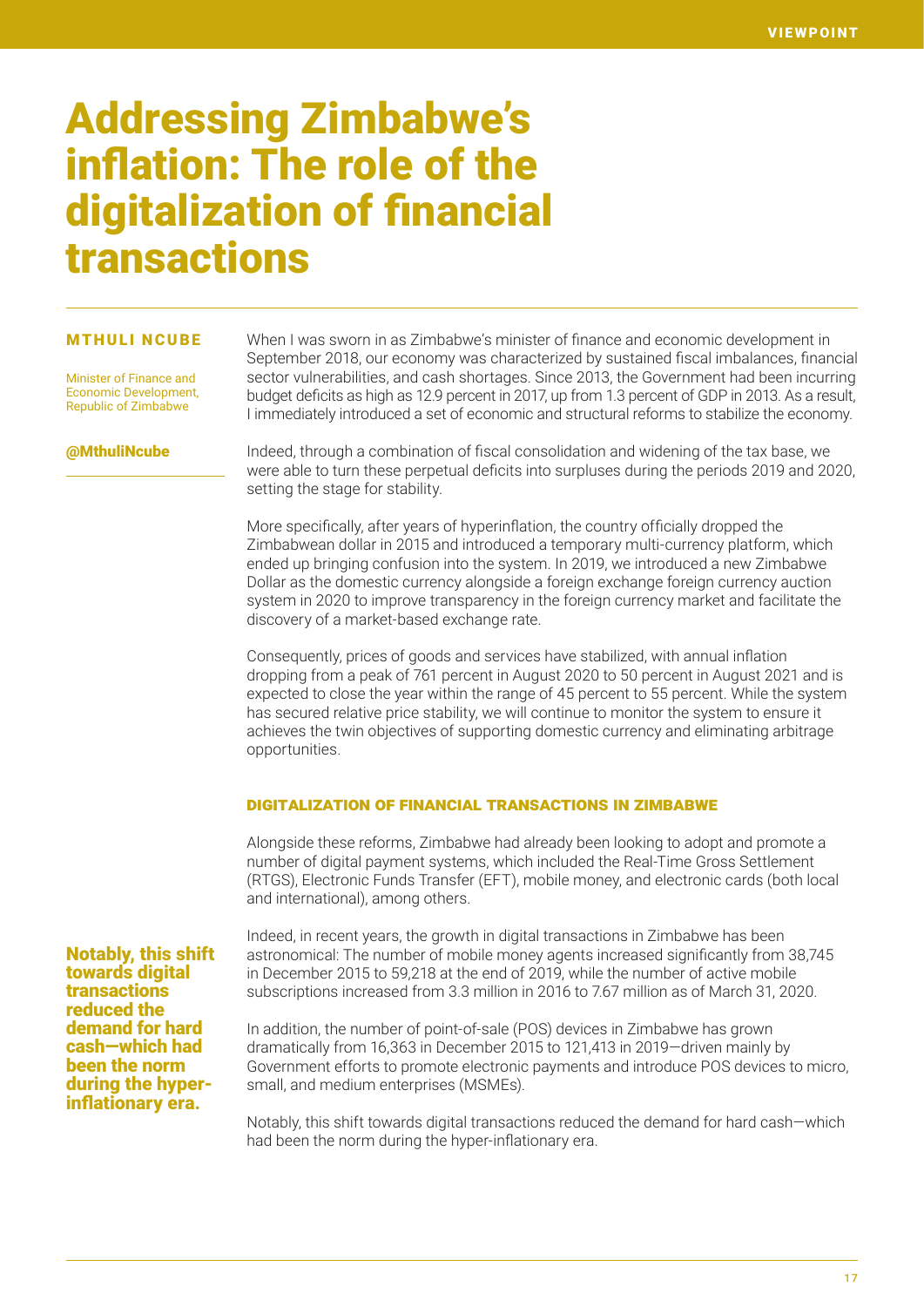#### Lessons and challenges

The introduction of digital financial transactions in Zimbabwe has brought numerous transformational benefits: First, it saved the country from the burden of continuous money printing to meet demand, especially in such a hyperinflationary environment.

Second, it dramatically added to increased financial inclusion for marginalized citizens, particularly rural folks. Because informal businesses or startups struggle to access funding from normal banking services, the flourishing of products that enable digital financial transactions has somewhat increased access to the financial sector.

Third, to some extent, this financial digitization process also contributed to transformation and increased uptake of information and communications technologies in the country, including ramping up demand for internet services. In essence, the process created other economic opportunities through the creation of new and innovative businesses, generating employment opportunities in the process.

The major challenge in rolling out the digital financial system was limited coverage of network, especially in rural areas where there is no electricity, this then requires costly diesel-powered generators for network boosters. Furthermore, the country being under sanctions, has limited options for external financing, therefore, ICT companies were finding it difficult to undertake the necessary investment to expand network coverage to meet demand.

# Africa's latent assets

#### **JAMES A.** ROBINSON

Professor of Global Conflict Studies & Institute Director of The Pearson Institute for the Study and Resolution of Global Conflicts at the University of Chicago Harris School of Public Policy

#### SOEREN J. HENN

Postdoctoral Research Fellow, The Pearson Institute at the University of Chicago

#### @SoerenHenn

Will Africa finally begin a sustained convergence to the living standards of the developed world in the way China has done in the last 40 years? If so, on what basis will that happen?

While many scholars and commentators see few similarities between the Chinese and African economic experiences, we argue that, in fact, there are profound similarities, which Africa can draw from. Prior to Deng Xiaoping's 1978 reforms, China suffered for 200 years. The country was convulsed by civil wars, corruption, colonialism, state failure, and disastrous, misguided economic policies like the Great Leap Forward. But it turned out that China had many latent assets and hidden social strengths on which economic prosperity could be built. A central one was a social norm that, as Confucius put it, one should "promote those who are worthy and talented," (2003, p. 138). Meritocracy turned out to be a powerful asset on which to build an inclusive market economy once Deng Xiaoping initiated his reform plan.

In the modern period, Africa has similarly suffered from many of the same adverse shocks and syndromes. Then again, we believe, also like China, Africa has deep latent assets, of which we focus on three. If properly recognized and harnessed, such assets can not only evoke a new way of thinking about the future of economic development in the continent, but turn Africa's economic potential into economic success.

This financial digitization process also contributed to transformation and increased uptake of information and communications technologies in the country.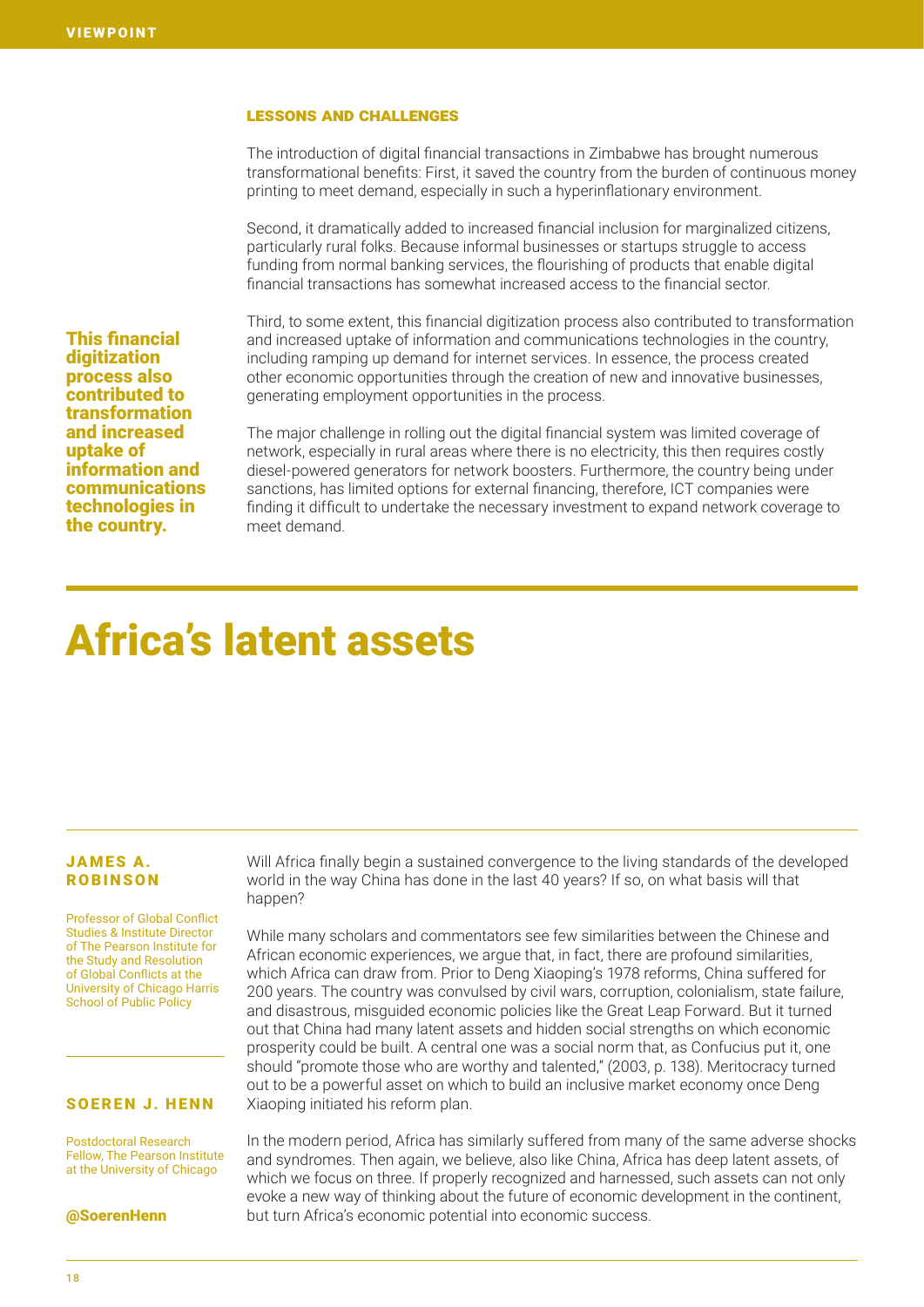#### **MERITOCRACY**

Data shows that Africans' perceptions and anticipations of social mobility are the highest in the world.

Such is the task for African policymakers: To stop focusing on shopping lists of Western best practices and, instead, become attuned to where the constraints that stop the latent assets of their societies from flourishing

are.

Like China, the majority of African societies are built on achieved, not ascribed status: Indeed, data shows that Africans' perceptions and anticipations of social mobility are the highest in the world. These expectations are important for behavior and policy preferences. Why are Africans so optimistic? One reason is that they see that their lives and futures are under their control: More than any anywhere else, [Africans are more](https://voices.uchicago.edu/jamesrobinson/2021/03/22/africas-latent-assets/)  [likely to say that the way to get ahead economically is through hard work](https://voices.uchicago.edu/jamesrobinson/2021/03/22/africas-latent-assets/), not luck and connections. These are also exactly the values they wish to transmit to their children.<sup>1</sup>

#### **COSMOPOLITANISM**

This second asset is distinct from the Chinese experience. Because of the heterogeneous and small-scale nature of African society, Africans endlessly deal with differences: different languages, different cultures, and different histories. Africans are the least monolingual people in the world and, interestingly, the word for "stranger" and "guest" are the [same in most African languages](https://voices.uchicago.edu/jamesrobinson/2021/03/22/africas-latent-assets/). This experience makes Africans the most able culturally to cope with our modern globalized world—and people who can deal with differences and adapt will succeed.<sup>2</sup>

#### Skepticism towards authority

The final asset, also different from China, is Africa's political culture, which features a deep skepticism towards authority. Historically, this tendency kept the size of African polities small. Today, it can form the basis for effective inclusive states that work in the national interest because people are skeptical and thus attuned to the abuse of power. The difficult political terrain that the colonial powers bequeathed the region has prevented the formation of such states. But the latent skepticism holds significant promise: Africa will not fall foul of the types of charismatic populists that one sees in Latin America.

Africa's latent talents are sociological, as China's were, and they point to the real reason to be optimistic about the future: Not the extent of natural resources, but the talents and character of Africa's peoples. For them to bear fruit, some basic institutional problems have to be solved, but China's history is again revealing. Deng did not solve all the institutional problems for China's latent assets to lead to an economic take-off. Critically, he knew, even in a challenging context, which areas could best take advantage of the latent assets the society possessed.

Such is the task for African policymakers: To stop focusing on shopping lists of Western best practices and, instead, become attuned to where the constraints that stop the latent assets of their societies from flourishing are.

Here is an example: On July 20, 2014, a Nigerian-American infected with Ebola landed in Lagos, Nigeria from Liberia. He collapsed and died four days later, having lied about having been in contact with Ebola patients. He was initially treated for malaria, and, before people understood the true problem, he had infected medical staff who infected others. An insuperable problem for a state with weak capacity, no? Not at all. Within a matter of days, the Nigerian state contact traced and quarantined over 500 people. Ebola was stopped in its tracks. The Nigerian state may be weak in many dimensions, but in personal connections to society, critical for something like contact processing, it is far stronger than the U.S., which was never able to implement such a system during the COVID-19 pandemic. A latent asset of most African states is that they are deeply embedded in society. Maybe this cannot be leveraged to do many of things they are "supposed" to do, but perhaps it can be used to do many other things which are critical to sustaining economic growth.

1 Robinson, James A and Henn, Soeren. "Africa's Latent Assets," Working Paper, 2021.

2 Ibid.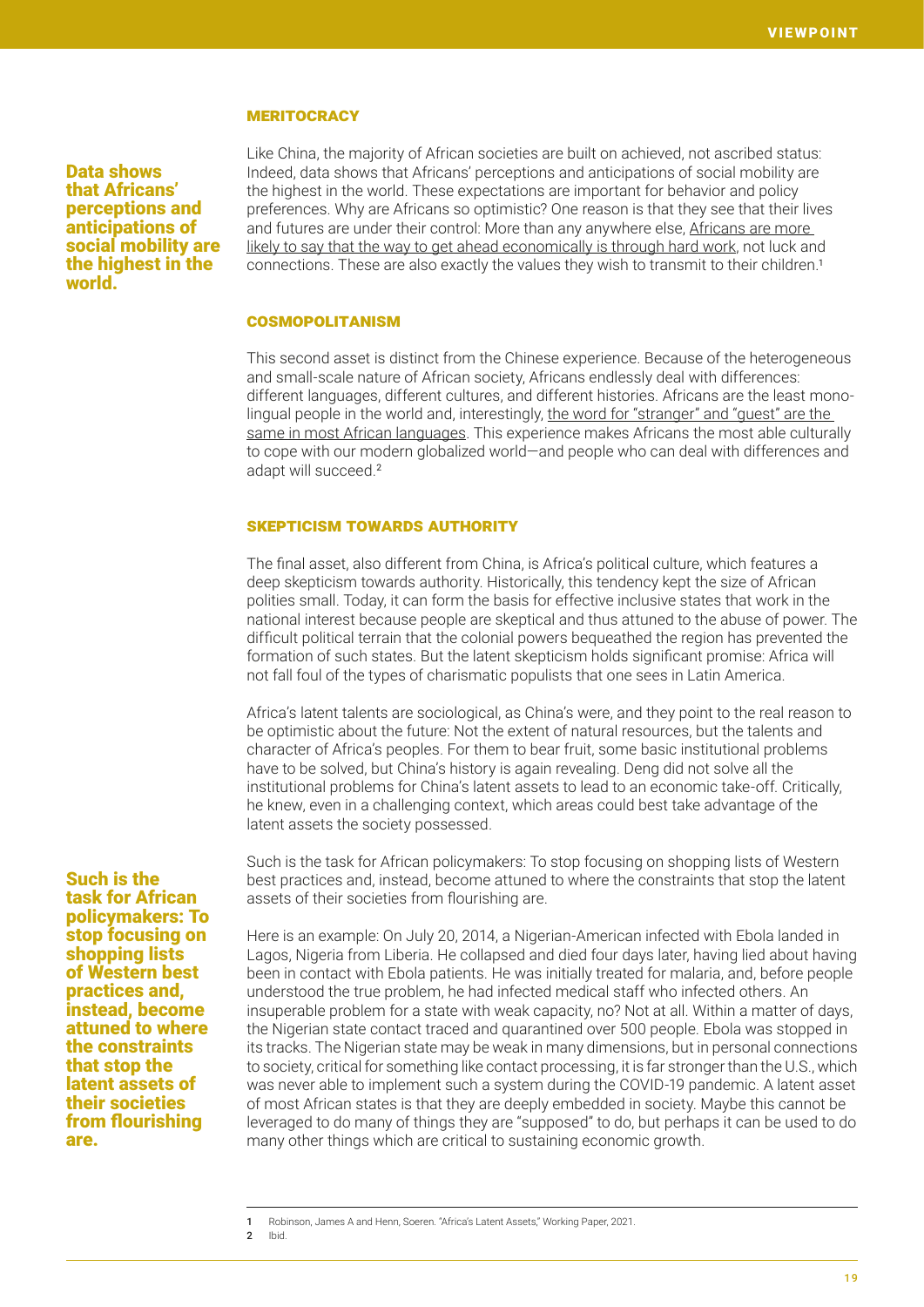## Philanthropy plays a vital role in meeting development challenges and mitigating crises in sub-Saharan Africa

#### UNA OSILI

Associate Dean for Research and International Programs, IUPUI Lilly Family School of **Philanthropy** 

#### @IUPhilanthropy

The outpouring of generosity on the African continent in response to the COVID-19 pandemic [has been tremendous](https://globalindices.iupui.edu/tracker/country-reports/index.html).<sup>1</sup> Not only have private donors increased their giving, African countries have also witnessed the rapid advancement of new tools and vehicles for giving, including impact investments, collective giving, and pooled funds.

Despite this progress, addressing the urgent humanitarian issues in the region requires an acceleration of efforts to harness private sector resources from individual donors, foundations, and corporations.

Still, as the most recent [Global Philanthropy Environment Index](https://globalindices.iupui.edu/tracker/country-reports/index.html) (GPEI)<sup>2</sup> reveals, significant challenges to expanding philanthropic flows in sub-Saharan Africa persist (Figure 1.6). The index, which measures the global philanthropic environment by using a standard instrument completed by country-based experts, examines the incentives and barriers that could impact individuals' and organizations' philanthropic efforts.

In the most recent index, the country-level experts based in sub-Saharan Africa submitted scores below the global average on all five components,<sup>3</sup> including ease of operating a philanthropic organization (3.47), tax incentives (3.33), cross-border flows (3.00), and socio-cultural environment (3.50). The political environment for philanthropy (2.75) also imposes constraints. While the experience of these six countries should not be generalized to the entire continent, it is worth noting some broad themes experts reported, including: increasing barriers to cross-border flows; lack of government support for civil society organizations; increasing scrutiny of philanthropic organizations focusing on advocacy, democratization, and human rights; and political instability, among others. Additionally, in some countries, cross-border giving faces significant challenges due to changes in policies or regulations, often to meet international requirements on anti-money laundering and combating financing of terrorism.

While the index primarily measures the environment for institutionalized philanthropy, it is important to highlight that, despite the low scores, generosity and informal philanthropy are significant on the African continent. The various religious roots, as well as traditional and cultural heritages contribute to a culture of generosity across societies.

Another positive trend in philanthropy is the emergence of tools to encourage and facilitate such giving. Indeed, [technology has led to new ways of giving](https://globalindices.iupui.edu/tracker/index.html) through social media, crowdfunding platforms, and mobile giving.<sup>4</sup> Such tools could facilitate fundraising activities and serve as a catalyst for domestic giving.

In addition, diaspora communities have contributed both philanthropic flows and volunteer talent in key areas such as education, health, and climate mitigation. For example, universities are connecting with African donors throughout the continent—not just

- 3 Based on data from 6 economies, which were scored on a 1-5 scale based on the five factors listed above.
- 4 Indiana University Lilly Family School of Philanthropy. (2020a). Global Philanthropy Tracker.

Not only have private donors increased their giving, African countries have also witnessed the rapid advancement of new tools and vehicles for giving, including impact investments, collective giving, and pooled funds.

<sup>1</sup> In addition to intergovernmental funds, we have seen an outpouring of generosity by individuals, corporations, and foundations in Africa in response to the crisis. For details by country, see Indiana University Lilly Family School of Philanthropy. (2021). Global Philanthropy Indices.

<sup>2</sup> Indiana University Lilly Family School of Philanthropy. (2018). The 2018 Global Philanthropy Environment Index. *https://globalindices. iupui.edu*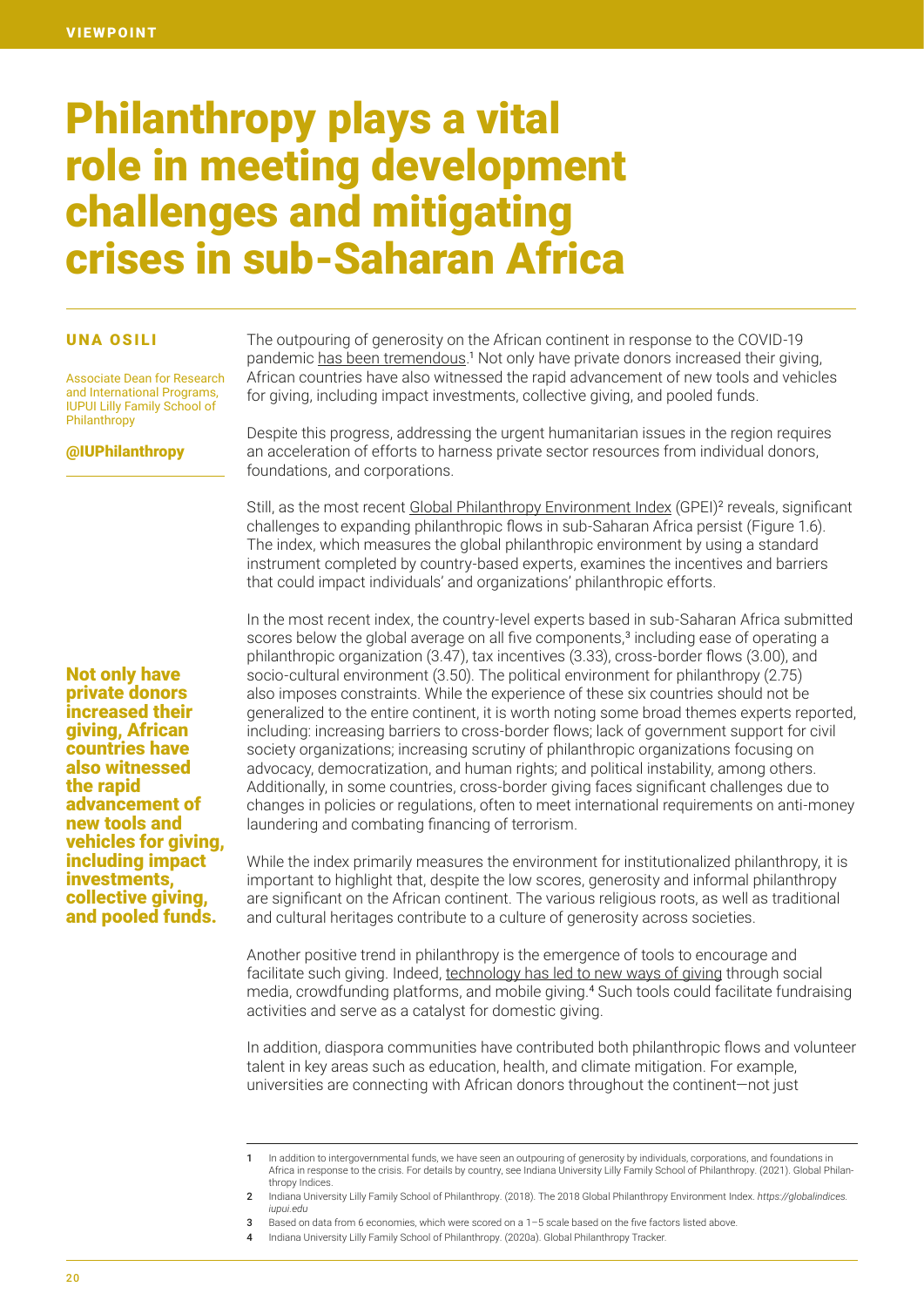**Generosity** and informal philanthropy are significant on the African continent. The various religious roots, as well as traditional and cultural heritages contribute to a culture of generosity across societies.

alumni—and these [new donors are in turn engaging their professional networks to support](https://globalindices.iupui.edu/diaspora/)  [African universities](https://globalindices.iupui.edu/diaspora/). 5

Given these emerging and unprecedented trends in giving, policymakers, researchers, and givers need new analytical capacities to fully understand the scope of global private giving in such an unprecedented context and ensure that a well-functioning philanthropic ecosystem allows givers to make a difference.

#### Key insights and recommendations

While giving in Africa by both internal and external groups is on the rise, such efforts still encounter obstacles in cases where national policies constrain the ease of operating (such as Zimbabwe) or ability to send or receive funds across borders (as in Kenya). With the additional complexity of the COVID-19 pandemic, the Lilly Family School of Philanthropy asked an international group of experts working in nonprofits, academic institutions, foundations, corporations, and government to share insights on national-level responses to the crisis. Their insights and recommendations are below:

#### We need to strengthen cross-sector collaborations.

Increased, intentional partnership across sectors—between nonprofit sectors and governments, but also regional and global partnerships—will be critical to societies' ability to respond to the cascading health and economic crises brought about by the pandemic.

#### FIGURE 1.6. GLOBAL PHILANTHROPY ENVIRONMENT INDEX, SUB-SAHARAN AFRICA, 2018

*The Global Philanthropy Environment Index documents the state of global philanthropy along five dimensions critical to givings' success. The six countries covered by the data are closely aligned to other countries in the world with respect to their tax incentives, but are inhibited by the political environment and by fiscal and regulatory issues that impede donations across borders.*



NOTE: The most recent update of the index covers the period between January 2014 and March 2018. SOURCE: IUPUI. (2021). Global Philanthropy Environmental Index. Indiana University-Purdue University Indianapolis.

5 Indiana University Lilly Family School of Philanthropy. (2020b). Higher education and diaspora philanthropy in Sub-Saharan Africa.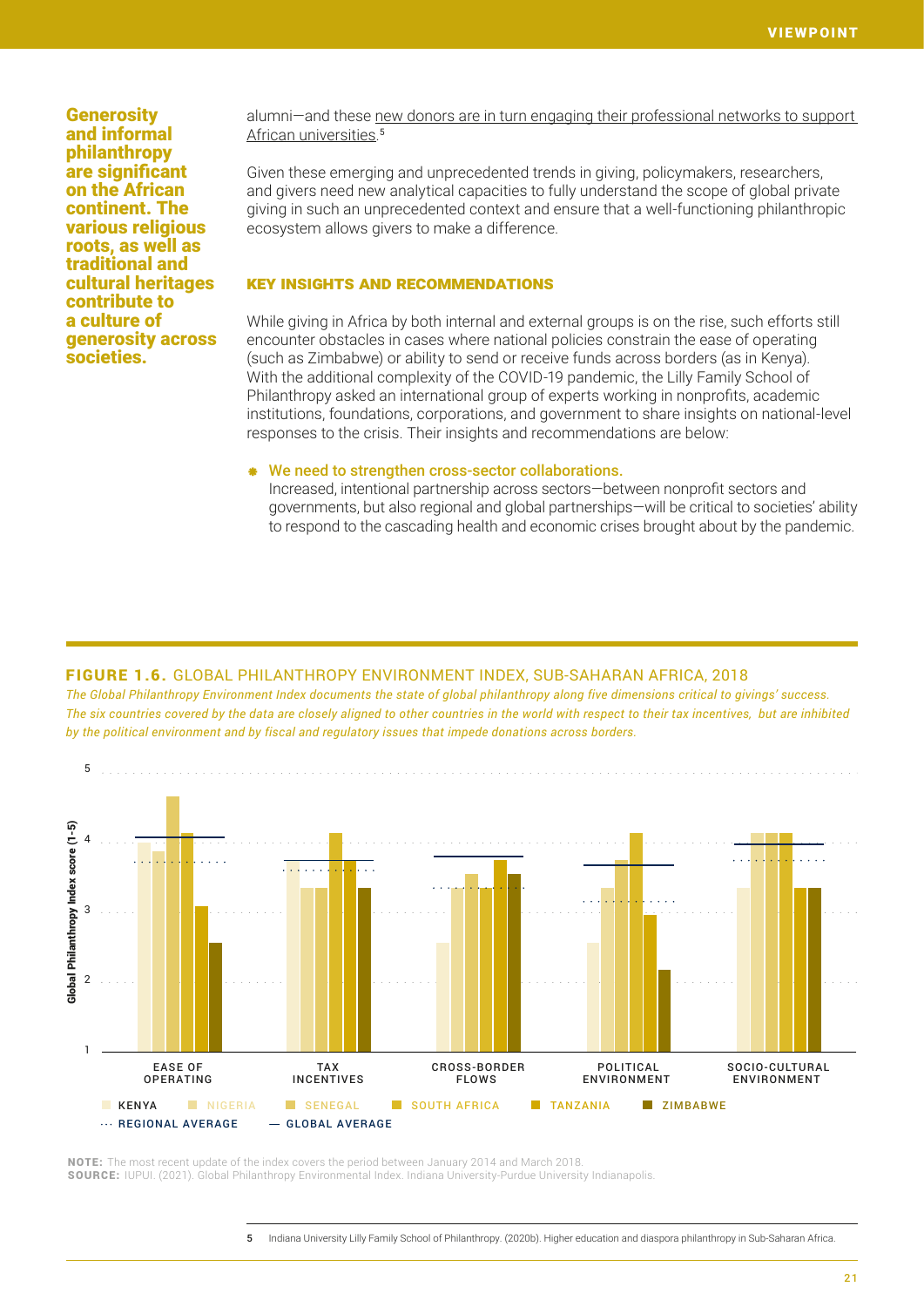- ⁕ Funders should actively engage grassroots organizations and leaders. Grassroots organizations, local communities, and volunteers have spearheaded initiatives, especially when lockdowns or tightened restrictions prevented nonprofits from reaching out.
- ⁕ Nonprofit organizations can benefit from less restrictive funding sources. Nonprofit sectors need more flexible funding sources, reporting requirements, and
	- unrestricted funding to drive change. Many funders pledged to make funds available quickly, and experts recommend that these changes should remain in place.

#### Funders must address long-standing disparities.

The pandemic has disproportionately impacted vulnerable groups, including women and girls. Unrestricted funding will help organizations respond quickly to areas of greatest need.

These recommendations emphasize the need for bold action to catalyze private giving: We must expand effective governmental collaborations with nonprofits and funders, enlist the assistance of grassroots organizations, and reduce barriers to private and collective giving.<sup>6</sup>

Drawing on a long culture of giving in sub-Saharan Africa, COVID-19 provides unprecedented opportunities to boost recovery by accelerating the movement towards a just, equitable, and prosperous continent.

#### FIGURE 1.7. CHANGE IN REMITTANCES, SELECT COUNTRIES, 2019-2020

*Remittances continue to be an important form of financing in Africa. Despite early warnings of a decrease in remittances to the region during the COVID-19 pandemic, remittances (excluding those from Nigeria) fell by only 1.4 percent from 2019 to 2020. In fact, changes in remittances varied by country. For some, such as South Sudan, Zimbabwe, and Kenya, remittances provided a valuable source of economic stimulus during a time when other types of capital were leaving. For others, Nigeria in particular, remittances fell remarkably.*



#### TOP FIVE RECIPIENT COUNTRIES IN SUB-SAHARAN AFRICA BOTTOM FIVE RECIPIENT COUNTRIES IN SUB-SAHARAN AFRICA

SOURCE: Knomad. (2021). "Recovery: COVID-19 crisis through a migration lens." Migration and Development Brief 35. World Bank Group

> 6 Garcia, S., Carrigan, C., & Osili, U. (2021). Global Philanthropy Response to the COVID-19 crisis during the first months. Association for Research on Nonprofit Organizations and Voluntary Action. Atlanta, Georgia, November 18, 2021.